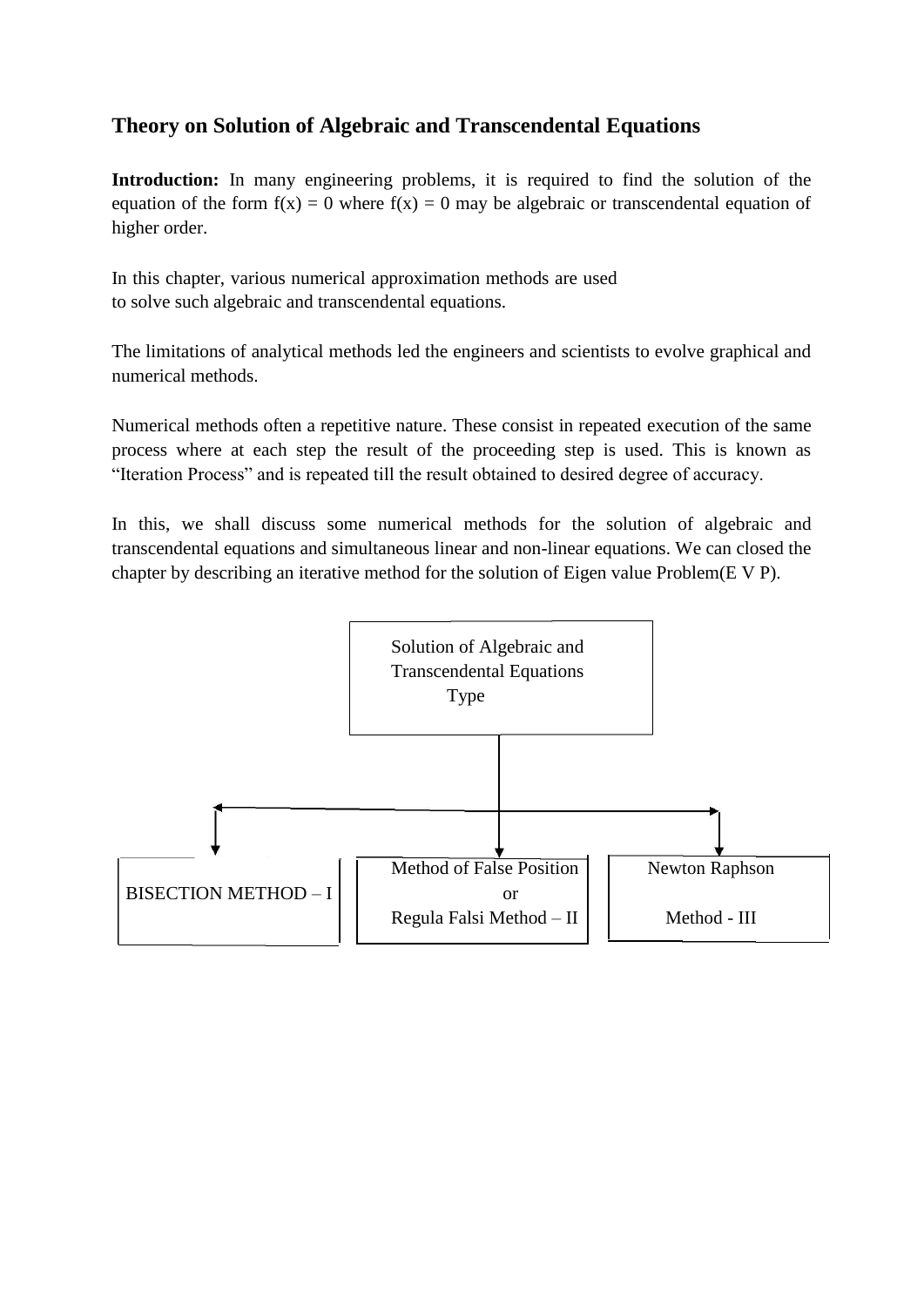**Definition: <u>Polynomial</u>:** An expression of the form  $f(x) = a_0 x^n + a_1 x^{n-1} + \dots + a_n$  is called a, polynomial in x of degree n, provided  $a_0 \neq 0$  where  $a_0$ ,  $a_1, a_3, \ldots, a_n$  are constants, real  $a<sub>2</sub>$  or complex.

**Definition: Algebraic Equation:** A polynomial in x of degree n, when equated to zero i.e.,  $f(x) = 0$  is called an algebraic equation of degree n.

**Definition: Transcendental Equation:** If the polynomial  $f(x)$  involves the functions of the form such as trigonometric, logarithmic, exponential etc., then  $f(x) = 0$  is called a transcendental equation.

### **Properties of Polynomial Equation:**

(i) Every polynomial equation of degree n has exactly n roots, real or complex is known as **Fundamental theorem of algebra.**

(ii) Every polynomial equation  $f(x) = 0$  of degree  $n \ge 1$  has atleast one root, real or imaginary.

(iii) imaginary roots occur in pairs i.e., if  $\alpha + i\beta$  is a root,  $\alpha - i\beta$  is also a root of the equation and so every equation of the odd degree has atleast one real root.

(iv) Irrational roots occur in pair i.e., if a +  $\sqrt{b}$  is a root of an equation, a -  $\sqrt{b}$  must be its root.

(v) If  $f(x)$  is continuous in the closed interval [a, b] and  $f(a)$  and  $f(b)$  are of opposite signs, then the equation  $f(x) = 0$  has at least one root between  $x = a$  and  $x = b$  is known as **Intermediate value theorem.**

(vi) The number of positive roots of a polynomial equation  $f(x) = 0$  with real coefficients can not exceed the number of changes of sign of the coefficients in f( x ) and the number of negative roots can not exceed the number of changes of sign of the coefficients in  $f(-x)$ , is known as **Descarte's rule of signs.**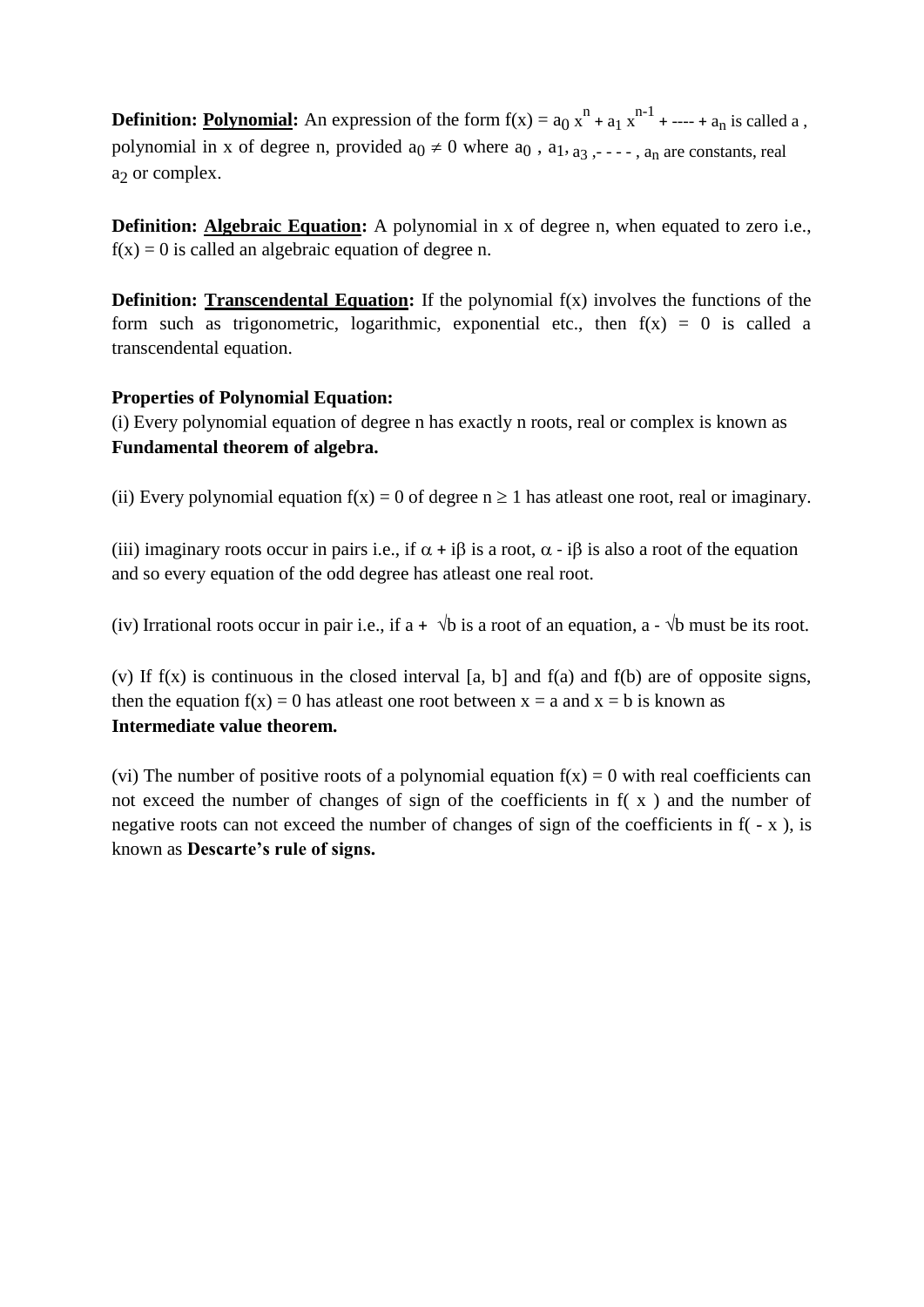### **Method – I BISECION METHOD: Solution of Algebraic and Transcendental quations**



#### **THE BISECTION METHOD**

This method is based on repeated application of the intermediate value theorem.

Let the function  $f(x)$  be continuous in a closed interval [a, b].

If f( a ) and f( b ) are of opposite signs, atleast one real root lies between a and b.

For definiteness, let f(a) be – ve and f(b) be + ve so that f(a) f(b) < 0. Bisection method is used to find the root between a and b.

(i) The approximation of the required root is given by  $x_1$  by  $x_1 =$ *a* + *b* . 2

(ii) If  $f(x_1) = 0$  then  $x_1$  is a root of the equation. If  $f(x_1) \neq 0$  then the root lies between a and  $x_1$  provided f( $x_1$ ) is positive. (or) the root lies between x1 and provided f( $x_1$ ) is – ve. (iii) If  $f(x_1)$  is positive the second approximation to the required root is given by

$$
x^{2} = \frac{a+x}{2} \qquad .
$$

(iv) If  $f(x_2)$  is -ve the third approximation to the required root is given by

$$
x + x
$$
  

$$
x3 = \frac{x + x}{2}
$$

(v)Bisect the interval in which the root lies and continue the process to obtain the root to the desired level of accuracy.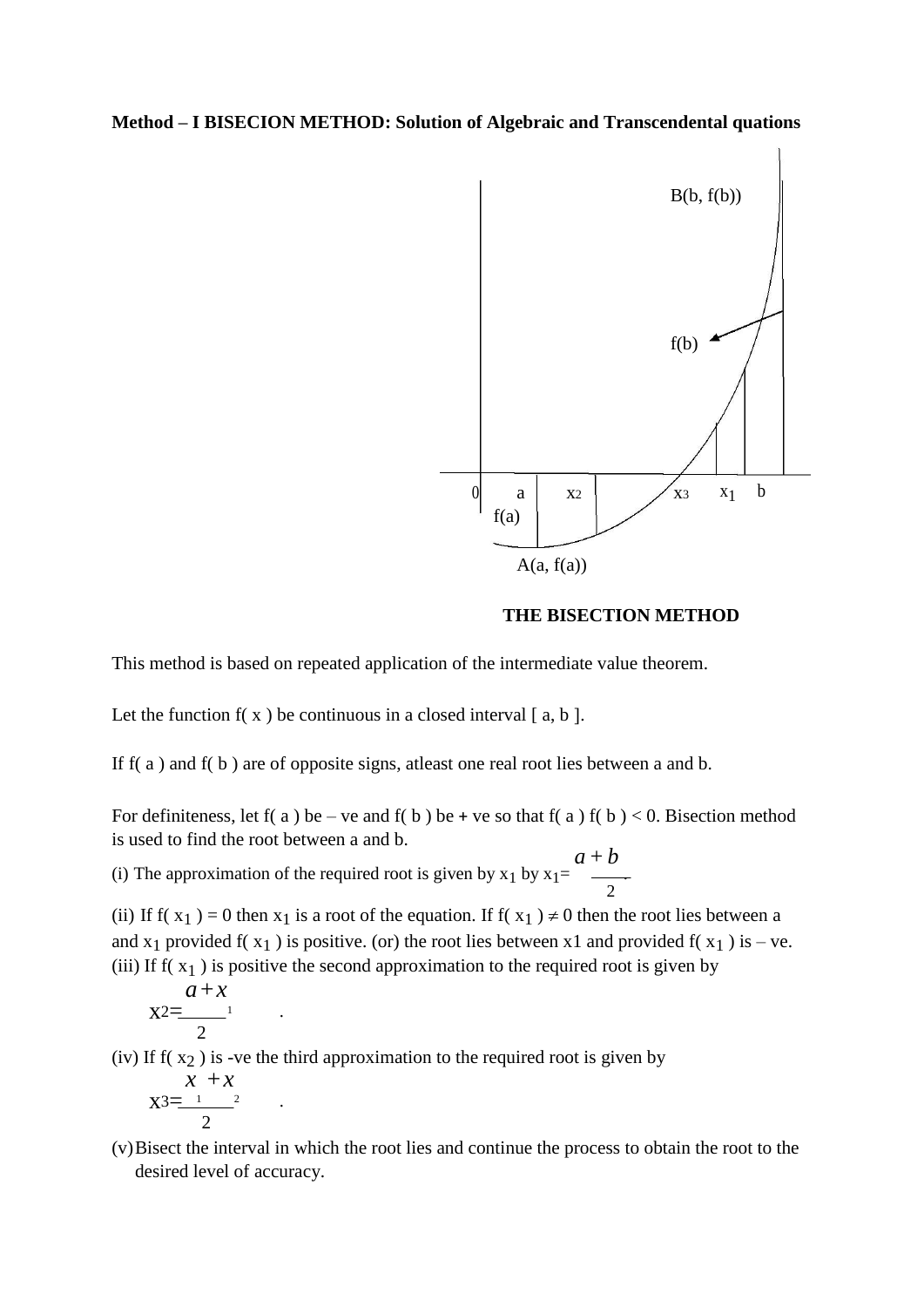### **Covergence of Bisection Method:**

Let a function  $f(x)$  be continuous in a closed interval in [a, b ] and there exists a number c between a and b.

Let  $f(a)$  and  $f(b)$  are of positive signs and  $x_1, x_2, x_3, \ldots$  is the sequence of mid points

obtained by bi-section method then  $|c - x_n| \le \frac{b-a}{a^n}$  *for n is* 1,2,3,......and therefore the 2 *n* sequence { $x_n$  } converges to the root c i.e., Lim  $x_n = c$  as n tends to  $\infty$ .

The Bi-section Method is simple and the most reliable one. At each iteration, we bisect the interval and so only one binary digit precision can be obtained at each iteration. The convergence is very slow but definite.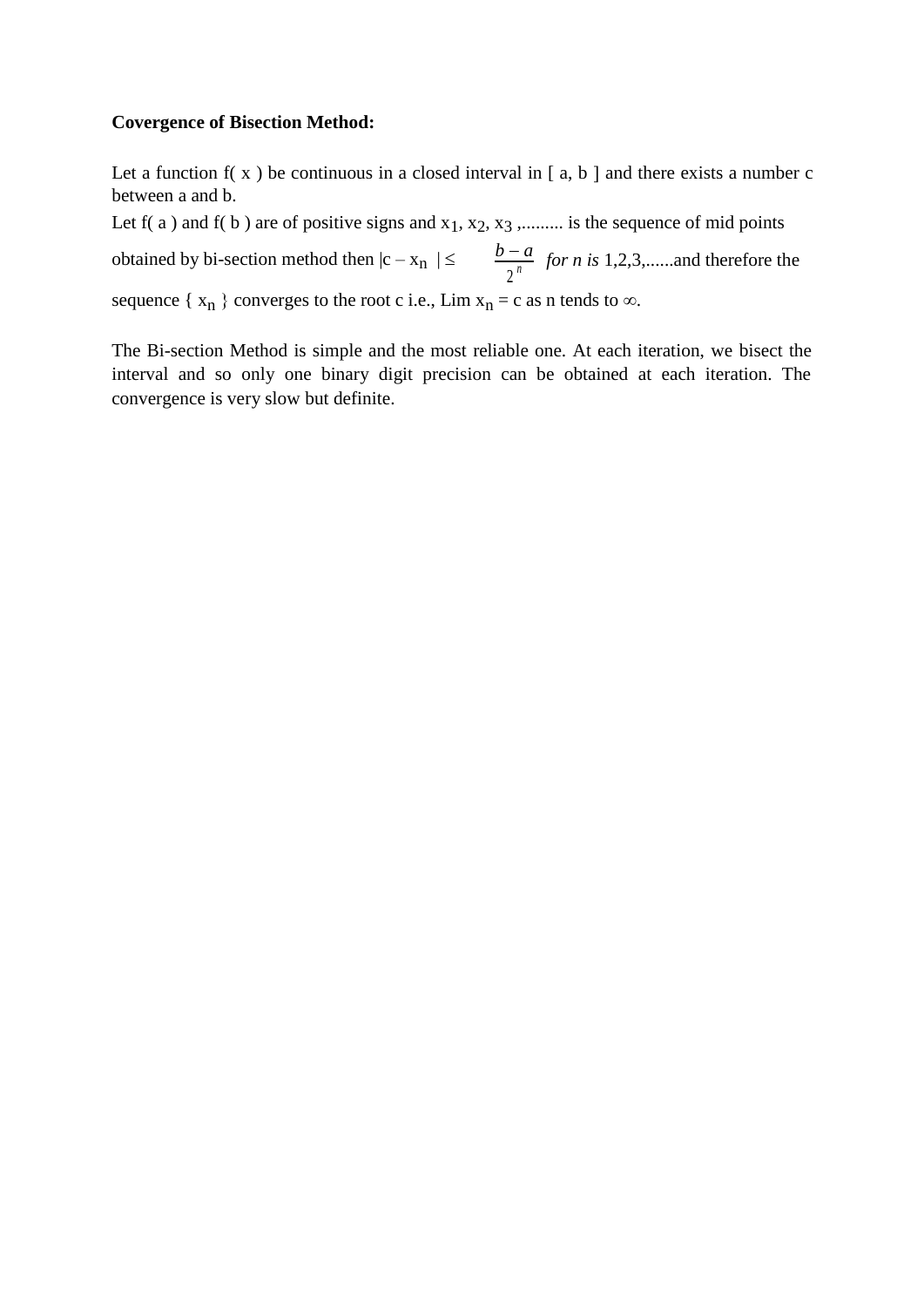#### **Problems on Solution of Algebraic and Transcendental Equations**

**Problem 01** Solve  $x^3 - 9x + 1 = 0$  for the root to three decimals between  $x = 2$  and  $x = 4$  by the method of interval halving? [Ans.  $2 < 2.943 < 4$ ]

**Problem 02** Find the root between 2 and 3 of the equation  $x^4 - x^3 - 2x^2 - 6x - 4 = 0$ ? [Ans.  $2 < 2.7315 < 3$ ]

**Problem 03** Using Bi-section Method, find the negative root of  $x^3 - 4x - 9 = 0$ ? [Ans.  $-3 < -2.711 < -2$ ]

**Problem 04** Find a real root of equation  $x^3 - x - 11 = 0$  by using Bi-section method ? [Ans.  $2.25 < 2.375 < 2.5$ ]

**Problem 05** Find a real root of equation  $x^3 - 5x + 3 = 0$  by using Bi-section method? [Ans.  $1 < 1.8125 < 2$ ]

**Problem 06** Find a real root of equation  $x^3 - 6x - 4 = 0$  by using Bi-section method? [Ans.  $2 < 2.71875 < 3$ ]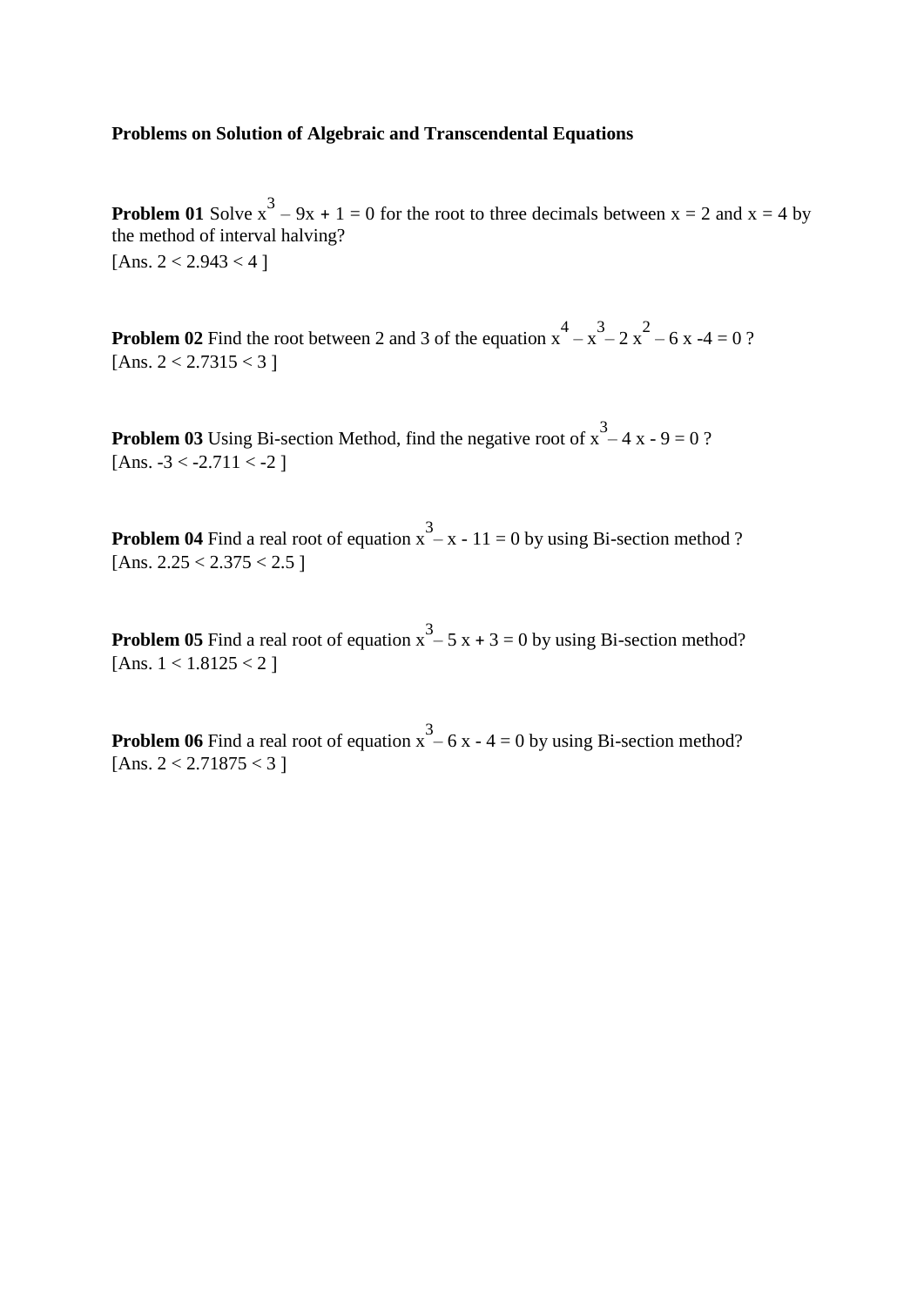#### **Solutions on Algebraic and Transcendental Equations**

**Problem 1.** Find a real root of equation x  $log_{10}^{x} = 1.2$  which lies between 2 and 3 by using Bi-section method? [Ans.  $2 < 2.6875 < 3$ ]

**Solution:** Let  $f(x) \approx x \log_{10}^{x} - 1.2 = 0$ Since  $f(2) = 2 \cdot log_{10}^{2} - 1.2 = -0.598$  negative and  $f(3) = 3 \log_{10} 3 - 1.2 = 0.2313$  positive

Therefore, a root lies between 2 and 3.

 $\therefore$  Ist approximation to the root is  $x| =$ 1  $2(2 + 3) \approx 2.5$ 

Then, f(  $x_1$  ) = (2.5).  $10^{2.5}$ - 0.2053is negative sign  $\therefore$  f( 3 ) is positive and The root lies between x<sub>1</sub> and 3.

 $\therefore$  The second approximation to the root is  $x_2 = \frac{1}{2} (x_1 + 3) \approx 2.75$ 2 1

Then  $f(x_2) = (2.75) \cdot \log_{10} 2.75 - 1.2 = 0.008$  is positive sign  $\therefore$  f(2.5) is positive and The root lies between x<sub>1</sub> and x<sub>2</sub>.

 $\therefore$  The third approximation to the root is  $x_3 = \frac{1}{2} (x_1 + x_2) \approx 2.625$  $2^{1}$  <sup>2</sup>

Then  $f(x_3) = (2.625) \cdot \log_{10}^{2.625} - 1.2 = -0.10$  is negative sign  $\therefore$  f(2.75) is positive and The root lies between x<sub>2</sub> and x<sub>3</sub>.

 $\therefore$  The fourth approximation to the root is  $x_4 = \frac{1}{2}(x_2 + x_3) \approx 2.6875$ 

### The root is 2.6875 approximately.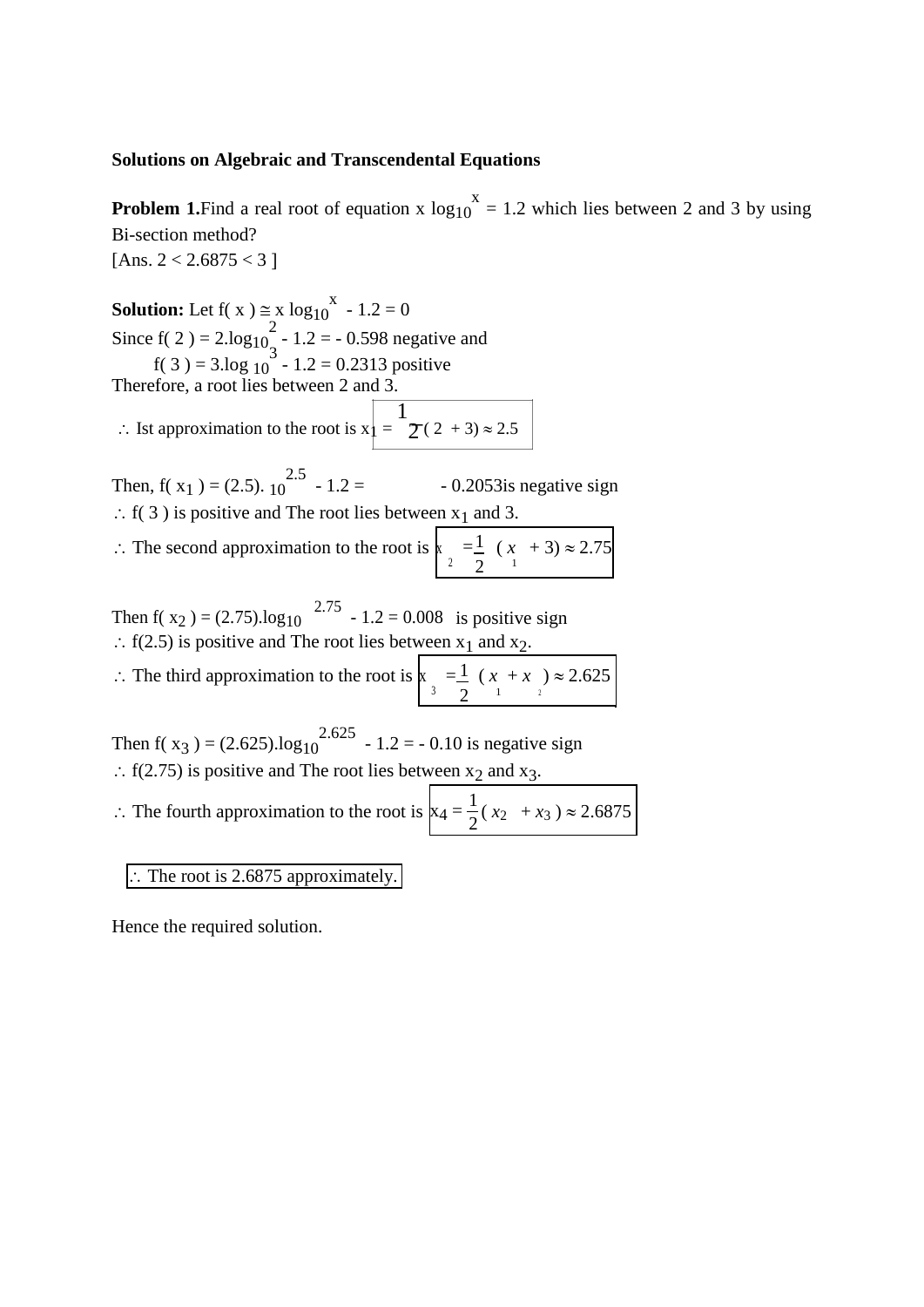**Problem 2** Find a positive root of equation  $x^3 - 4x - 9 = 0$  by using Bi-section method in four stages?

[Ans.  $2 < 2.6875 < 3$ ]

**Solution:** Let  $f(x) \approx x^3 - 4x - 9 = 0$ 

Since  $f(2) = 8 - 8 - 9 = -9$  negative and f( 3 ) =  $27 - 12 - 9 = 6$  positive

Therefore, a root lies between 2 and 3.

 $\therefore$  Ist approximation to the root is  $x_1 = \frac{1}{2}(2 + 3) \approx 2.5$ 2

Then,  $f(x_1) = (2.5)^3 - 4(2.5) - 9 = -3.375$  is negative sign  $\therefore$  The root lies between  $x_1$  and 3.

$$
\therefore \text{ The second approximation to the root is } \left| \sum_{i=1}^{\infty} \frac{1}{2} (x_i + 3) \approx 2.75 \right|
$$

Then  $f(x_2) = (2.75)^3 - 4(2.75) - 9 = 0.7969$  is positive sign

- $\therefore$  The root lies between  $x_1$  and  $x_2$ .
- $\therefore$  The third approximation to the root is  $x_3 = \frac{1}{2}(x_1 + x_2) \approx 2.625$  $2^{1}$  <sup>2</sup>

Then  $f(x_3) = (2.625)^3 - 4(2.625) - 9 = -1.4121$  is negative sign  $\therefore$  The root lies between x<sub>2</sub> and x<sub>3</sub>.

 $\therefore$  The fourth approximation to the root is 1

$$
x_4 = \frac{1}{2}(x_2 + x_3) \approx 2.6875
$$

 $\therefore$  The root is 2.6875 approximately.

Continuing the procedure, the successive apprxns. are  $x5 = 2.71875$ ,  $x_6 = 2.703125$ ,  $x_7 =$ 2.7109375,  $x_8 = 2.7070313$ ,  $x_9 = 2.7050782$ .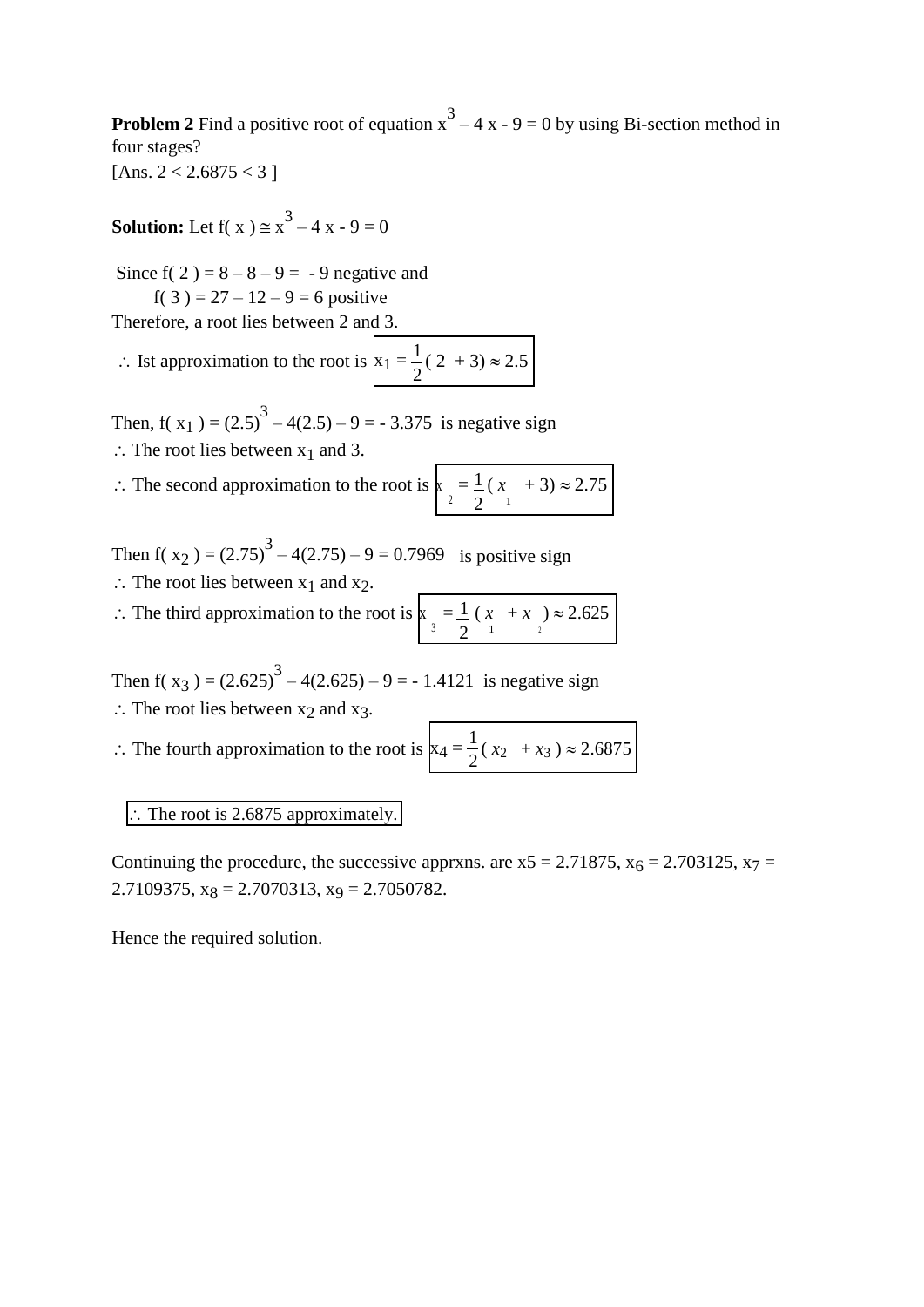**Problem 3** Find a positive root of equation  $x^3 - x - 1 = 0$  correct to two decimal places by using Bi-section method ?

[Ans. root is 1.32 such that  $1 < 1.32 < 2$ ]

**Solution:** Let  $f(x) \approx x^3 - x - 1 = 0$ 

Since  $f(1) = 1 - 1 - 1 = -1$  negative and f( 2 ) =  $8 - 2 - 1 = 5$  positive

Therefore, a root lies between 1 and 2. Here  $f(0)= -1 = f(1)$  and consider  $f(1) = -1$  to get closer approximation between two consecutive values of x. Also  $f(1.5) = 0.8750$ 

 $\therefore$  The root lies between 1 and 1.5 (instead of shorten range 1 and 2).

 $\therefore$  Ist approximation to the root is  $x_1 =$ 1  $2(1 + 1.5) \approx 1.2500$ Then,  $f(x_1) = (1.25)^3 - (1.25) - 1 = -0.29688$  is negative sign  $\therefore$  f(1.5) = 0.8750 is positive and The root lies between x<sub>1</sub> and 1.5.  $\therefore$  The second approximation to the root is  $x_2 =$ 1  $2(x_1 + 1.5) \approx 1.375$ Then  $f(x_2) = (1.375)^3 - (1.375) - 1 = 0.22461$  is positive sign  $\therefore$  f(1.25) = - 0.29688 is negative and The root lies between x<sub>1</sub> and x<sub>2</sub>.  $\therefore$  The third approximation to the root is  $x_3 =$ 1  $2(x_1 + 1.375) \approx 1.3125$ 

Continuing the procedure, the successive approximations are  $x_4 = 1.3438$ ,  $x_5 = 1.3282$ ,  $x_6 =$ 1.3204,  $x_7 = 1.3243$ ,  $x_8 = 1.3263$ ,  $x_9 = 1.3253$ ,  $x_{10} = 1.3248$ ,  $x_{11} = 1.32455$ ,  $x_8 = 1.3247$ .

 $\therefore$  The root is 1.3247 approximately.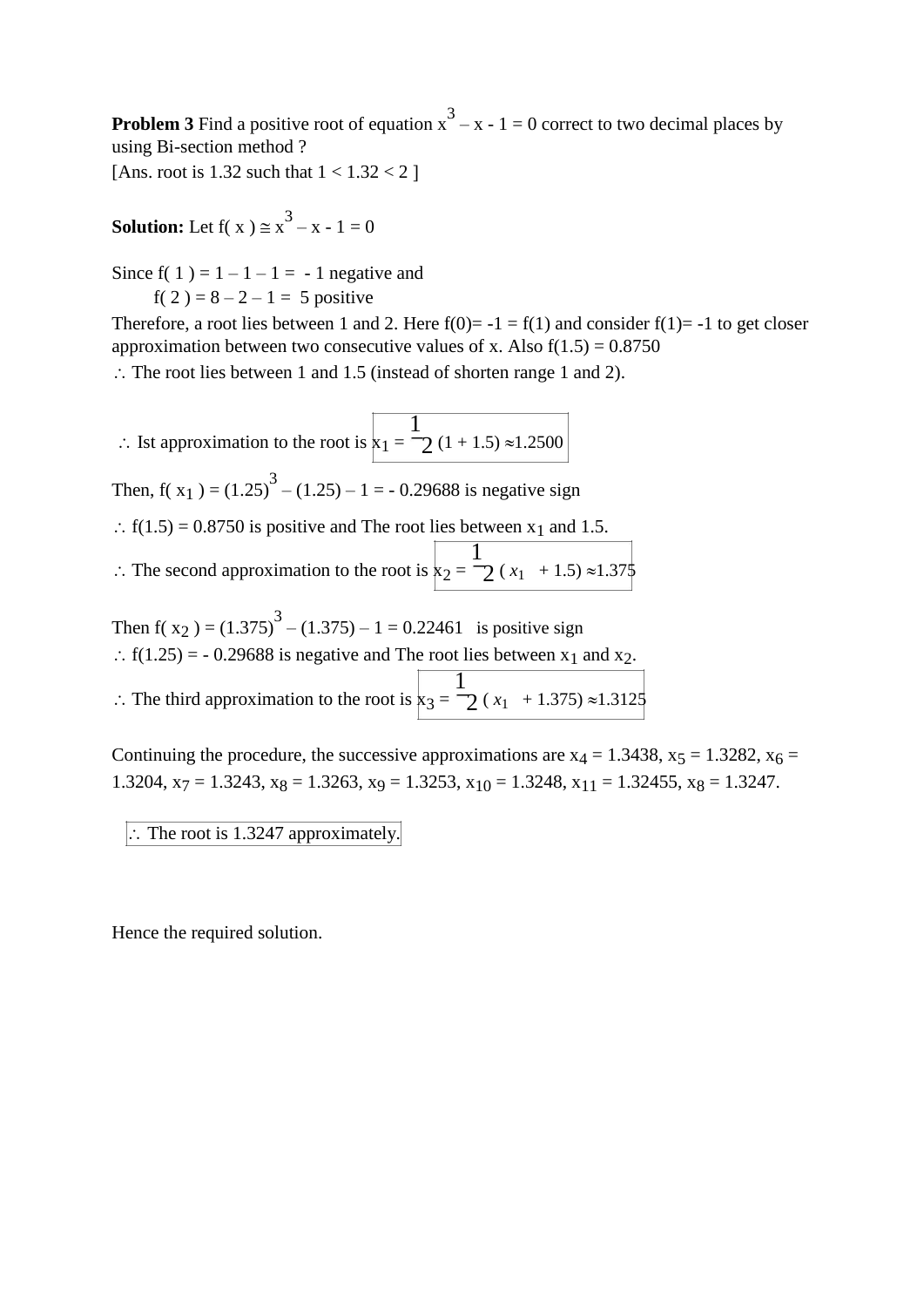

**False Position or Regula – Falsi Method Figure**

This is the oldest method of finding the real root of an equation  $f(x) = 0$  and closely resembles the Bi-section Method.

Let us choose two points  $x_0$  and  $x_1$  such that  $f(x_0)$  and  $f(x_1)$  are of opposite signs i.e., the graph of  $y = f(x)$  crosses the X – axis between these points.

This indicates that root lies between  $x_0$  and  $x_1$  consequently  $f(x_0) - f(x) < 0$ .

Equation of the chord joining two points  $A(x_0, f(x_0))$  and  $B(x_1, f(x_1))$  is defined as

$$
y - f(x_0) = \frac{f(x_0) - f(x_0)}{x_1 - x_0} (x - x_0) \dots
$$

This method consists in replacing the curve AB by means of the chord AB and taking the point of intersection of the chord with the x-axis as an approximation to the root.

So, the abscissa of the point where the chord cuts the x-axis ( $y = 0$ ) is given by as below

$$
x_2 = x_1 - \frac{x_0}{f(x_1) - f(x_0)} f(x_0) \dots (equation (2)
$$

which is the approximation to the root. If now  $f(x_0)$  and  $f(x_2)$  are of opposite signs, then the root lies between  $x_0$  and  $x_2$ . So replacing  $x_1$  by  $x_2$  in equation (2) we obtain approximation  $x_3$ . Root lies between  $x_1$  and  $x_2$  and we would obtain  $x_3$  approximately. Accordingly, this procedure is repeated till the root is found to be desired accuracy. The iteration process based on equation (1) is known as the "Method of false position" or "Regula Falsi Method".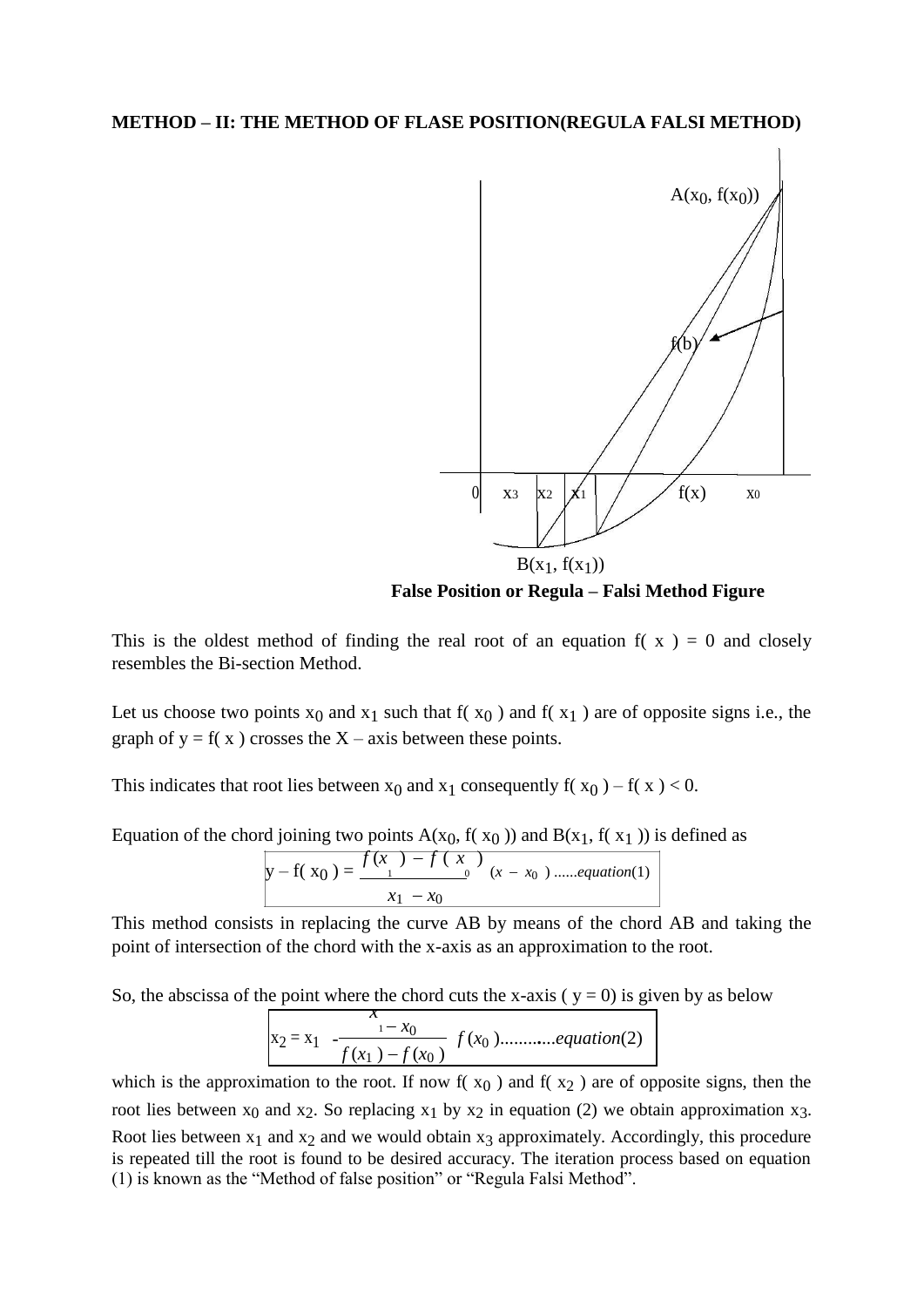### **Problems on Method of False Position**

**Problem 1** Find the smallest real root  $x^2 - log_e x - 12 = 0$  by the method of false position? [Ans.  $3 < 3.6461 < 4$ ]

**Problem 2** Find the smallest real root  $x - \cos x = 0$  by the method of false position? [Ans.  $0 < 0.7391 < 1$ ]

**Problem 3** Find a smallest real root of equation  $x^3 - x - 1 = 0$  by the method of false position? [Ans. root is  $1.32$  such that  $1 < 1.3232 < 2$ ]

**Problem 4** Find a smallest real root of equation  $x^3 - 2x - 5 = 0$  by the method of false position? [Ans. root is 1.32 such that  $2 < 2.0945 < 3$ ]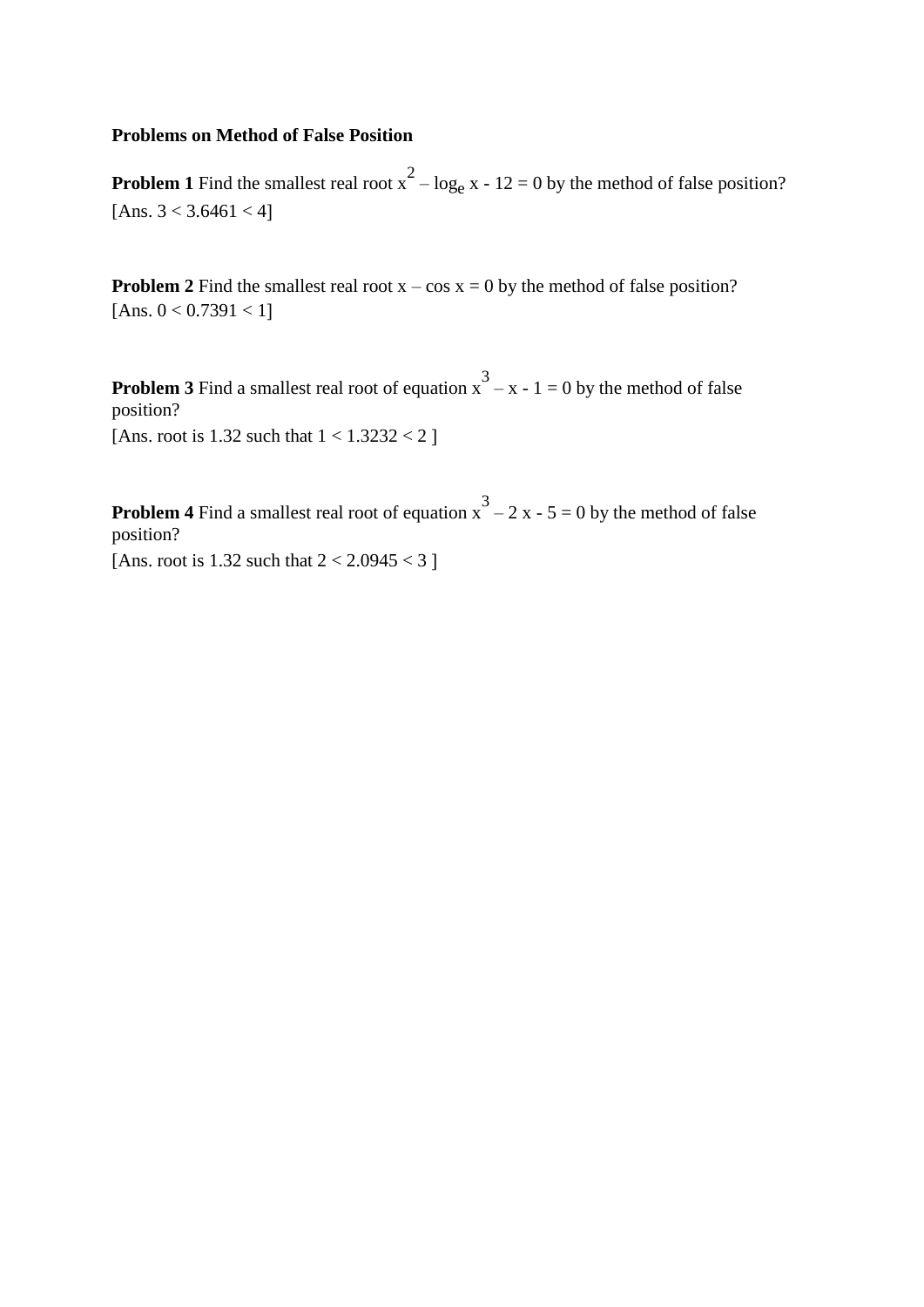# **Problems and Solutions on Method False Position (M F P): (REGULA - FALSI METHOD)**

**Problem 1** Find a real root of the equation  $x_3 - 2x - 5 = 0$  by the method of false position correct to three decimal places?

**Solution:** Let  $f(x) \approx x_3 - 2x - 5 = 0$ 

f( 2 ) = 8 – 4 - 5 = -1 is negative sign

f( 3 ) = 27 – 6 – 5 x1 = 16 is positive sign

 $\therefore$  A root between 2 and 3.

∴ Taking  $x_0 = 2$ ,  $x_1 = 3$  so f( $x_0 = -1$ )

 $f(x_1) = 16$  in this method of false position

we get,  $x_2 = x_0$   $\frac{x_1 - x_0}{x_1 - x_0} f(x_0) = 2 + \frac{1}{7} = 2.0588$  $f(x_1) - f(x_0)$  7

 $f(x_2) = f(2.0588) = (2.0588)3 - 2(2.0588) - 2(2.0588) - 5 = -0.3908$  so, 2 < - $0.3908 < 3$ 

∴ Taking x<sub>0</sub> = 2.0588, x<sub>1</sub> = 3 so f(x<sub>0</sub>) = -0.3908

 $f(x_1) = 16$  in this method of false position

we get, 
$$
\mathbf{x}_3 = \mathbf{x}_0
$$
 -  $\frac{x_1 - x_0}{f(x_1) - f(x_0)} f(x_0) = 2.0588 - \frac{0.94121}{16.3908} (-0.3908)$  = 2.0813

On repeating this process,

The successive approximations are  $x_4$ = 2.0862, $x_5$  = 2.0915,  $x_6 = 2.0934$ ,  $x_7 = 2.0941$ ,  $x_8 = 0.0943$  etc.

 $\therefore$  The root is 2.094 correct to three decimals. Hence the solution.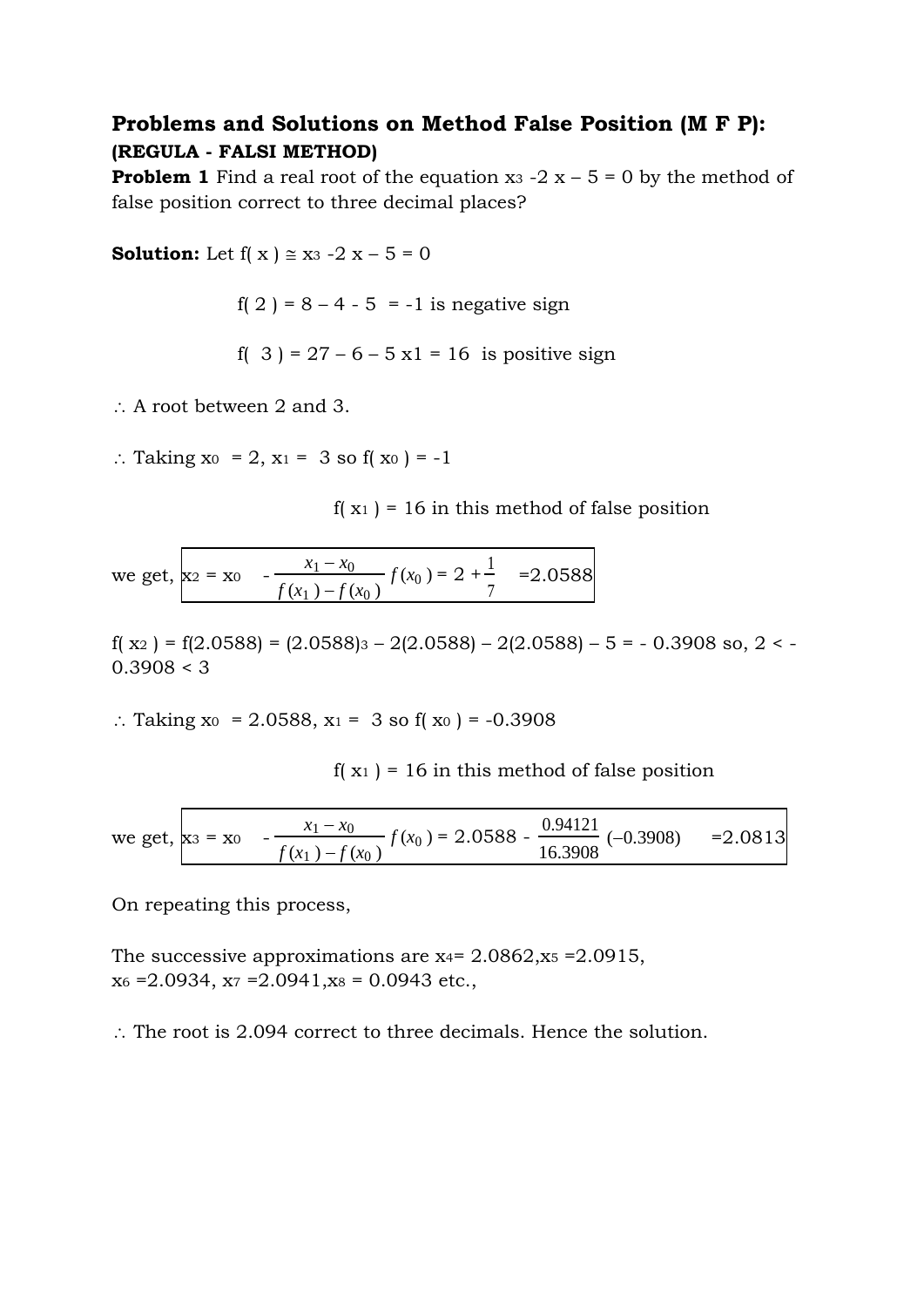**Problem 2** Find the root of the equation  $x_3 - 3x + 4 = 0$  correct to three decimals by Method of False Position (M.F.P.).

**Solution:** Let  $f(x) \approx x_3 - 3x + 4 = 0$ 

So that  $f( 2 ) = 8 - 6 + 4 = 6$  is positive sign

f( 3 ) = 27 – 9 + 4 = 22 is positive sign

 $\therefore$  A root between 2 and 3.

∴ Taking x<sub>0</sub> = 2, x<sub>1</sub> = 3 so f(x<sub>0</sub>) = 6

 $f(x_1) = 22$  in this method of false position(M.F.P.)

we get,  $x_2 = x_0$   $\frac{x_1 - x_0}{x_2 - x_0} = f(x_0) = 2 - \frac{3 - 2}{x_0}$ . (6)  $\approx 2 - \frac{6}{x_0} \approx$  $=1.9375$  $f(x_1) - f(x_0)$  22-6 16 16 therefore,  $2 < 1.9375 < 3$  and  $x_2 = 1.9375$ 

 $f(x_2) = f(1.9375) = (1.9375) - 3(1.9375) + 4 = 5.9185$ ; so,  $2 < 1.9375 < 3$ 

∴ Taking x<sub>0</sub> = 1.9375, x<sub>1</sub> = 3 so f(x<sub>0</sub>) = 6

 $f(x_1) = 22$  in this method of false position

we get, 
$$
\mathbf{x}_3 = \mathbf{x}_0
$$
 -  $\frac{x_1 - x_0}{f(x_1) - f(x_0)} f(x_0) = 1.9375 - \frac{3 - 1.9375}{5.9185 - 22}$  (22) =2.0035

Therefore, 2 < 2.0035 < 3

On repeating this process,

 $\therefore$  The root is 2.0035 correct to four decimals. Hence the solution.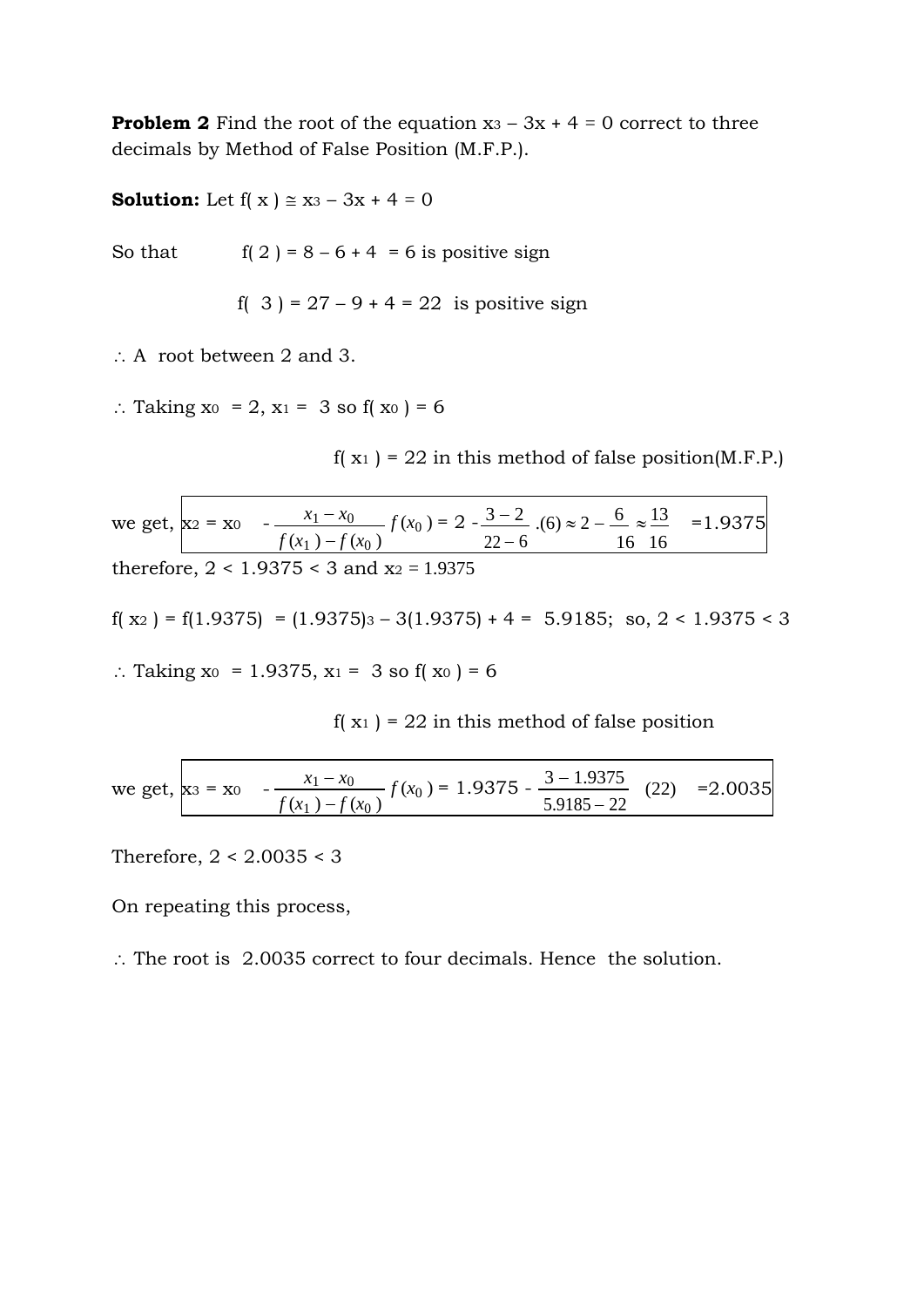**Problem 3** Find a real root of the equation x.log<sub>10</sub>  $x = 1.2$  by Regula - Falsi method correct to 4 decimals?

**Solution:** Let  $f(x) = x \cdot log_{10} x - 1.2$ 

So that  $f(1) = 1$ . Log  $_{10}1 - 1.2$  is neagative sign f( 2 ) = 2. Log  $_{10}2 - 1.2$  is neagative sign f( 3 ) = 3. Log  $_{10}$ 3 - 1.2 is positive sign

Therefore, a root lies  $2 <$  root  $<$  3

 $\therefore$  Taking x<sub>0</sub> = 2, x<sub>1</sub> = 3 so f(x<sub>0</sub>) = - 0.59794

 $f(x_1) = 0.23136$  in this method of false position

| $0.23136+0.59794$ $(-0.59794)$                                                                              |              |
|-------------------------------------------------------------------------------------------------------------|--------------|
| we get, $x_2 = x_0$ - $\frac{x_1 - x_0}{x_1 - x_0}$ $f(x_0) = 2 - \infty 2 + \frac{1}{x_0 - x_0}$ (0.59794) | $\ldots$ (1) |
| $f(x_1) - f(x_0)$<br>0.82930<br>$x_2 \approx 2.72102$                                                       |              |

 $\Rightarrow$  f( x<sub>2</sub>) = f(2.72102) = 2.72102 log<sub>10</sub> 2.72102 - 1.2 = - 0.01709

And  $f(x_1) = 0.23136$  in (1) we get

$$
\mathbf{x}_3 = \mathbf{x}_0 - \frac{x_1 - x_0}{f(x_1) - f(x_0)} f(x_0) = 2.72102 + \frac{0.27898}{0.23136 + 0.01709} (0.01709) \quad \dots (1)
$$

$$
\approx 2.72102 + \frac{0.27898}{0.24845} (0.01709)
$$

$$
x_3 \approx 2.74021
$$

On repeating this process th successive approximations are

 $x_4 = 2.74024$ ;  $x_5 = 2.74063$  so on.

 $\therefore$  the root is 2.7406 correct to 4 decimals.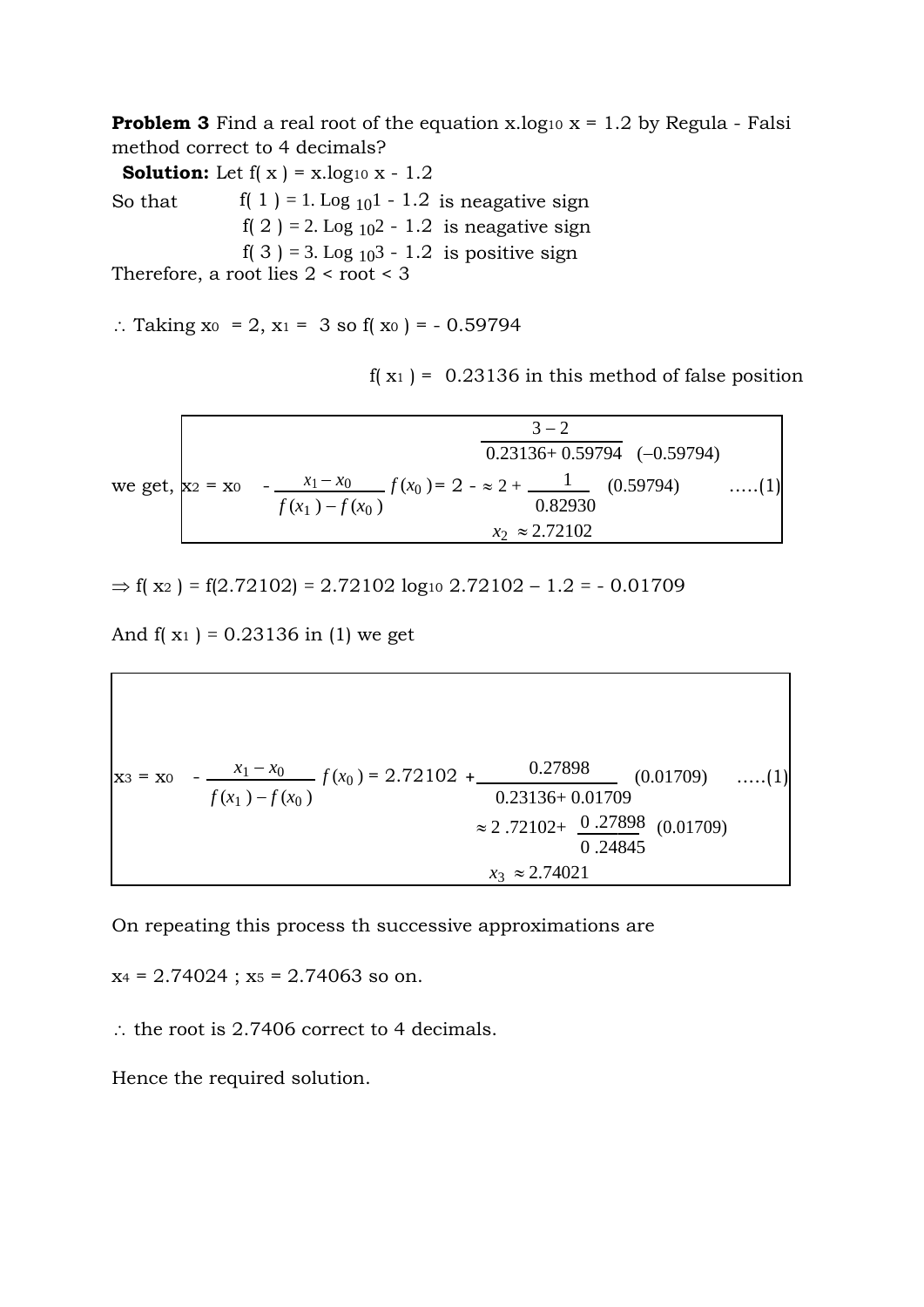**Problem 02** Find a real root of the equation  $x.e_x = cos x$  by the Regula -Falsi method correct to 4 decimals?

**Solution:** Let  $f(x) = x.ex - cos x = cos x - x.ex = 0$ So that  $f(0) = \cos 0 - 0.$ e $e = 1$  is positive sign f( 1 ) = cos  $1 - 1.e$ <sub>1</sub> = cos  $1 - e$  =  $- 2.17798$  is - ve sign

Therefore, a root lies  $1 <$  root  $< 1$ 

∴ Taking  $x_0 = 0$ ,  $x_1 = 1$  so f( $x_0$ ) = 1

f( $x_1$ ) = -2.17798 in this method of Regula falsi-method

we get, 
$$
\mathbf{x}_2 = \mathbf{x}_0
$$
  $-\frac{x_1 - x_0}{f(x_1) - f(x_0)} f(x_0) = 0 - \frac{1 - 0}{-2.17798 - 1}$  (1) ....(1)  
 $\approx 0 + \frac{1}{3.17798}$  (1)  
 $x_2 \approx 0.31467$ 

 $\Rightarrow$  f( x<sub>2</sub>) = f(0.34167) = cos(0.34167) – 0.34167.eo.34167  $= 0.15900 + 0.36087 = 0.51987$ : f(0.34167) = 0.51987 Hence 0.34167 < root < 1 And f(  $x_1$ ) = - 2.17798 in (1) we get

∴ Taking x<sub>0</sub> = 0.34167, x<sub>1</sub> = 1 so f(x<sub>0</sub>) = 0.51987

f( $x_1$ ) = -2.17798 in (1) this method of Regula falsi-

method we get,

$$
\mathbf{x}_3 = \mathbf{x}_0 - \frac{x_1 - x_0}{f(x_1) - f(x_0)} f(x_0) = 0.34167 + \frac{1 - 0.34167}{-2.17798 - \frac{0.51987}{0.68533}} (0.51978) \dots (1)
$$

$$
\approx 0.34167 + \frac{0.69785}{0.69785} (0.51978)
$$

 $\Rightarrow$  f( x<sub>3</sub>) = f(0.44673) = cos(0.44673) – 0.44673.e0.44673 = 0.20356  $\therefore$  f(0.44673) = 0.20356 Hence 0.44673 < root < 1. And  $f(x_1) = -2.17798$  in (1) we get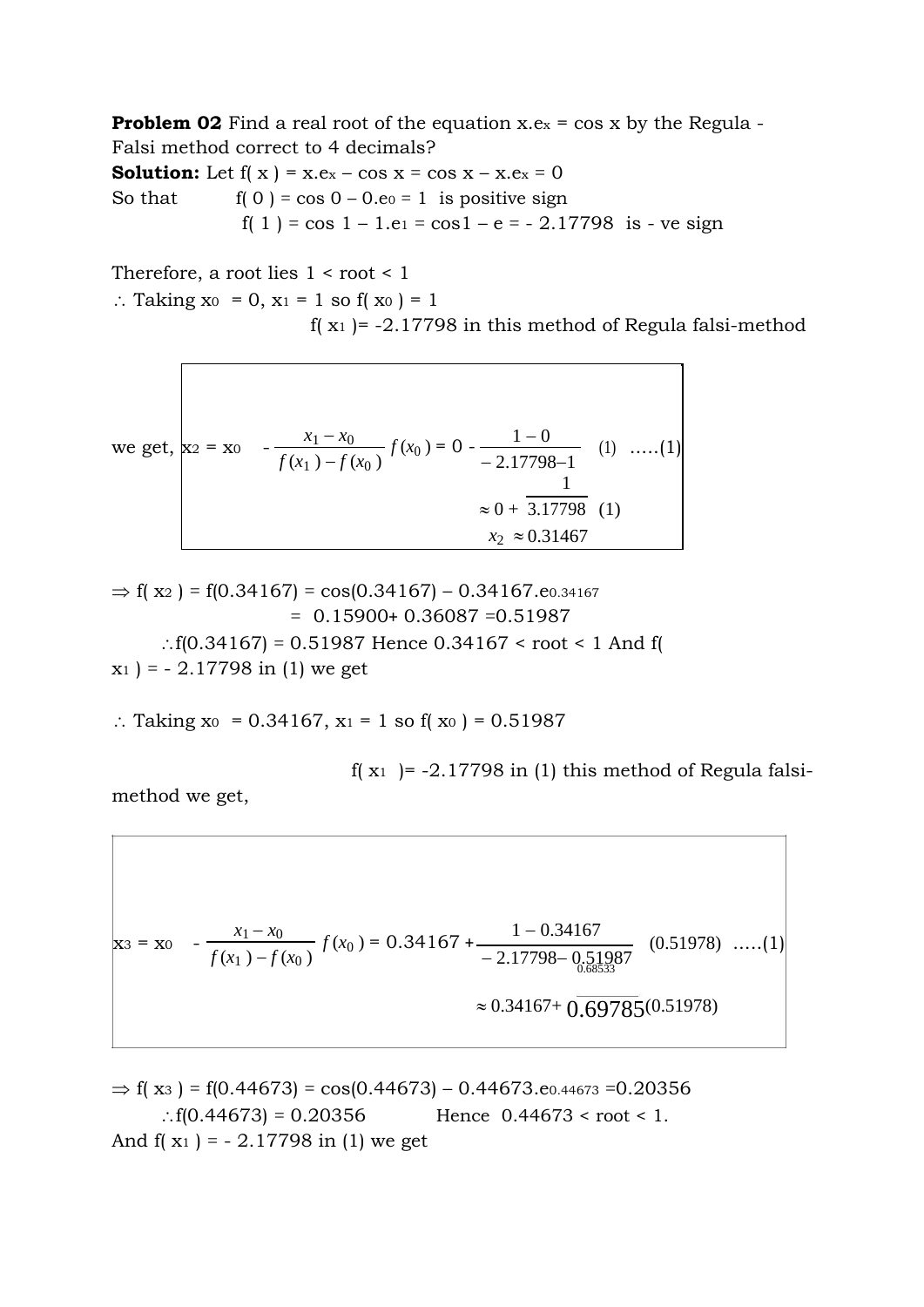∴ Taking x<sup>0</sup> = 0.44673, x<sub>1</sub> = 1 so f(x<sup>0</sup>) = 0.20356 f( $x_1$ ) = -2.17798 in (1) this method of Regula falsimethod we get,

$$
x_4 = x_0 - \frac{x_1 - x_0}{f(x_1) - f(x_0)} f(x_0) = 0.44673 + \frac{1 - 0.44673}{-2.17798 - 0.20356} (0.20356) \dots (1)
$$
  

$$
\approx 0.44673 + \frac{0.55327}{0.38154} (0.20356)
$$
  

$$
x_4 \approx 0.49402
$$

 $x_4 = 0.49402$ ;  $x_5 = 0.50995$  $\rm X_6 = 0.51520\;$  ;  $\rm x_7 = 0.51692$  $x_8 = 0.52748$ ;  $x_9 = 0.51767$  $x_{10} = 0.51775$  .... so on.  $\therefore$  the root is 0.5177 correct to 4 decimals.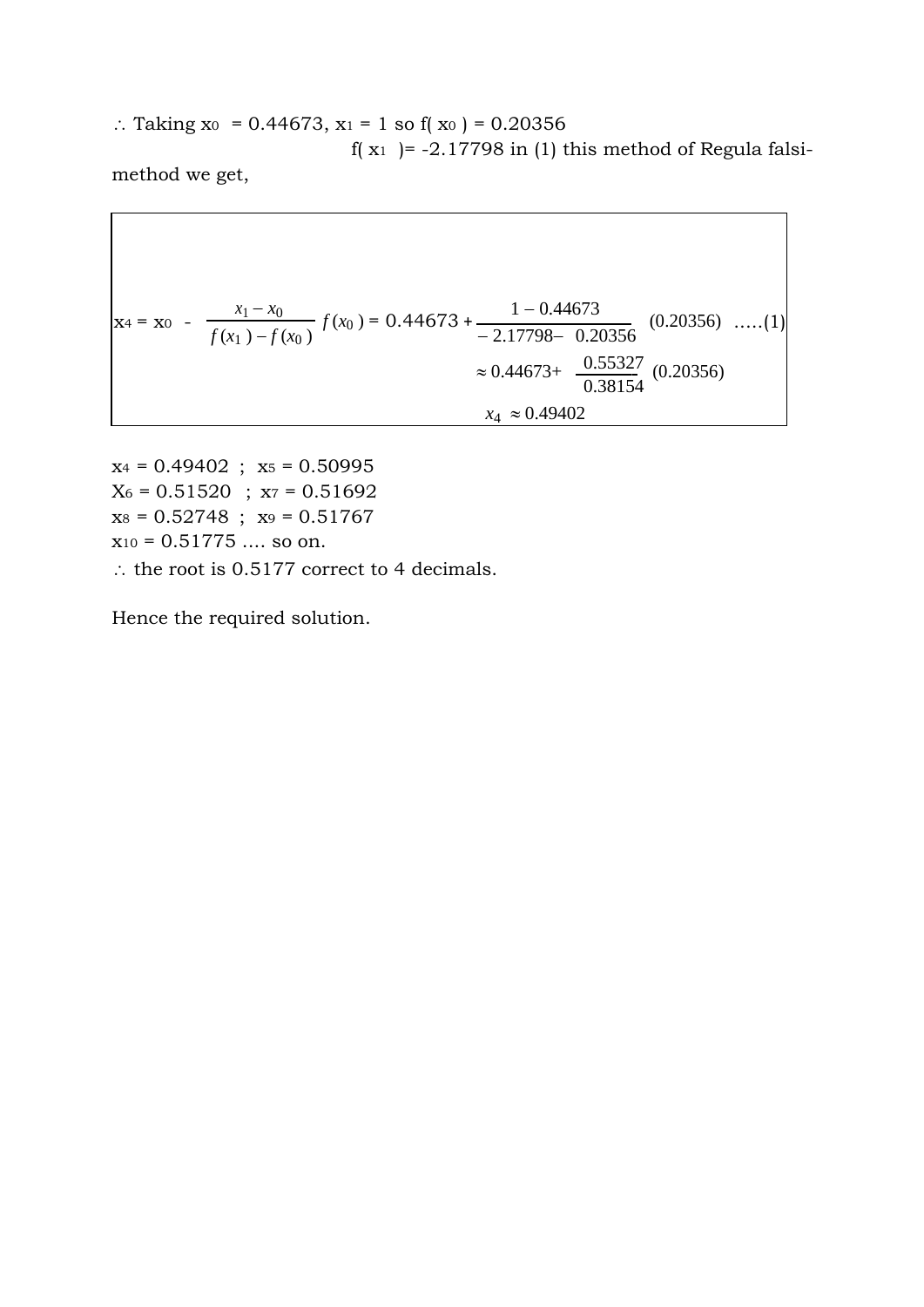### **METHOD–III : NEWTON – RAPHSON METHOD**

The newton – Raphson method is a powerful and elegant method to find the root of an equation.

Let the equation be  $f(x) = 0$ . Let x0 be an approximate value of the desired root and h be the small correction to it so that x<sup>1</sup> = x<sup>0</sup> + h ........................(1) Is the root of the equation  $f(x) = 0$ 

$$
f(\mathbf{x}_1) = 0 \Rightarrow f(\mathbf{x}_0 + h) = 0
$$

Expanding  $f(x_0 + h)$  by Taylor's theorem, we get

$$
f(x_0 + h) = f(x_0) + h.f'(x_0) + \frac{h^2}{2!}f''(x_0) + \dots = 0
$$

Since h is small, neglect h<sub>2</sub> and higher order of h, to get f( $x_0$ ) + h f( $x_0$ ) = 0

$$
h = \frac{-f(x_0)}{f'(x_0)}\tag{2}
$$

On substitution (2) in (1), we get the first approximation to the required root as

$$
x_1 = x_0 - \frac{f(x_0)}{f'(x_0)}
$$
 (3)

$$
\overline{a}
$$

Successive approximations can be written as

$$
x_2 = x_1 - \frac{f(x_1)}{f'(x_1)}
$$
(4);  $x_3 = x_2 - \frac{f(x_2)}{f'(x_2)}$ ................. (5)  

$$
x_{n+1} = x_n - \frac{f(x_n)}{f'(x_n)}
$$
................. (6)

The sequence  $\{x_n\}$  if it converges gives the root. The Newton – Raphson method is also known as Newton's method of tangent.

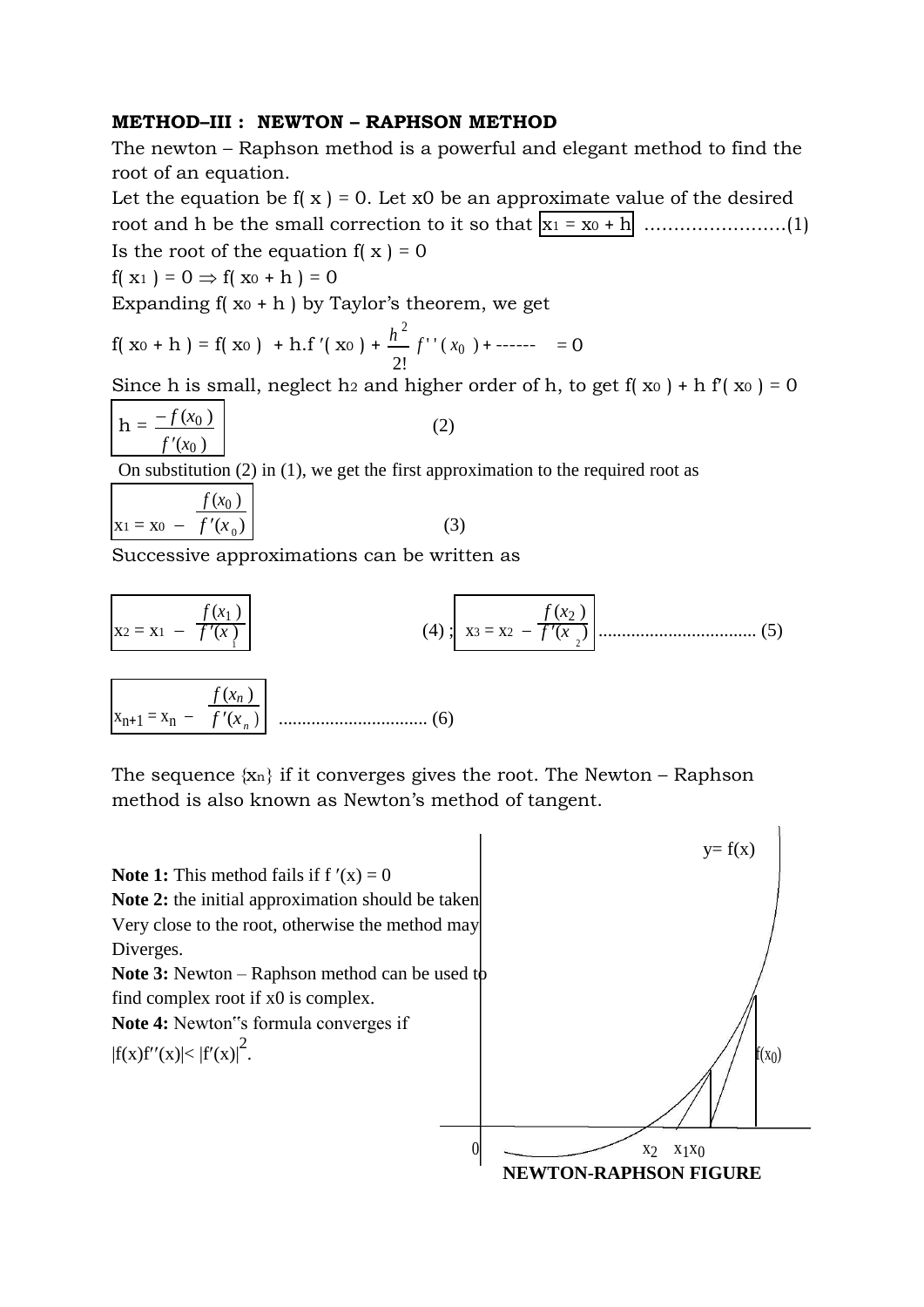## **Solution of non-linear simultaneous Equations – Newton – Raphson Method:**

Consider the equations f(x, y) = 0, g(x, y) = 0 .......................................... (1)

If an initial approximation (x0, y0) to a solution has been found by graphical method or otherwise, then a better approximation (x1, y1) can be as below:

Let  $x = x_0 + h$ ,  $y = y_0 + k \Rightarrow f(x_0+h, y_0+k) = 0$ ,  $f(x_0+h, y_0+k) = 0$ ................................. (2)

On expansion each of the function in (2) by Taylor's series theorem to first degree terms

$$
\Rightarrow \frac{f_0 + h \cdot \frac{\partial f}{\partial x_0} + k \cdot \frac{\partial f}{\partial y_0} = 0,}{g_0 + h \cdot \frac{\partial g}{\partial x_0} + k \cdot \frac{\partial g}{\partial y_0} = 0
$$
\nWhere fo (xo, yo) = 0,  $\frac{\partial f}{\partial x_0} = \left(\frac{\partial f}{\partial x}\right)_{x_0, y_0}$  etc.,

On solving equations (3) for h, k we get new approximations to the root as

$$
x_1 = x_0 + h, y_1 = y_0 + k
$$

On continuation process till we get the desired degree of accuracy.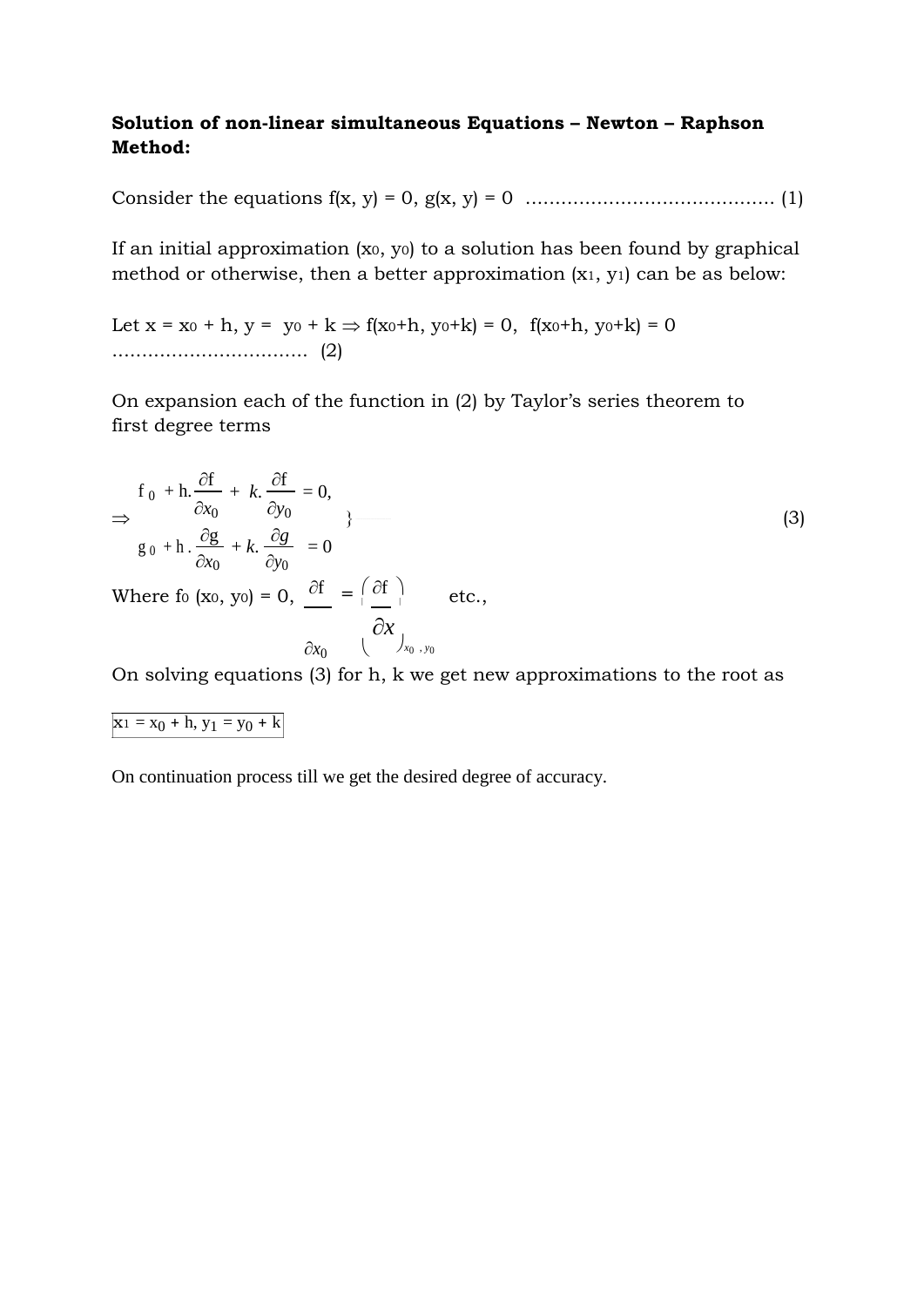# **Problems and Solutions on Newton Raphson Method :**

**Problem 01** Find the root of  $x^4 - x$  10 = 0 by using Newton–Raphson Method?  $[Ans. x_2 = 1.855587]$ 

**Problem 02** Find the approximation root of  $2x - log_{10}x - 7 = 0$  by using Newton – Raphson Method ?

 $[Ans. x_2 = 3.789278 \approx 3.7893]$ 

**Problem 03** Solve the system of non-linear equations  $x_2 + y = 11$ ;  $y_2 + x = 7$ ? [Ans.  $x_2 = 3.5844$ ,  $y_2 = -1.8482$ ]

**Problem 04** By Newton - Raphson method to solve the equations  $x = x^2 + y^2$ , y  $=x_2 - y_2$  correct to two decimals starting with approximation (0.8, 0.4)? [Ans. x  $= 0.7974$ , y = 0.4006]

**Problem 05** By Newton - Raphson method to solve non-linear system of the equations  $x^2 - y^2 = 4$ ,  $x^2 + y^2 = 16$  with  $x_0 = y_0 = 2.828$  using Newton Raphson Method. Carry out to two iterations? [Ans.  $x = 3.162$ ,  $y = 6.450$ ]

**Problem 06** By Newton - Raphson method to solve non-linear system of the equations  $x = 2 (y + 1)$ ;  $y_2 = 3xy - 7$  using Newton Raphson Method. Correct to three decimals? [Ans.  $x = -1.853$ ;  $y = -1.927$ ]

## **Solutions on Newton Raphson Method (N R M ):**

**Problem 01** Find the root of  $x_4 - x = 10$  by using Newton – Raphson Method?

**Solution:** Given  $f(x) \approx x_4 - x - 10 = 0$ . To find the root of equation by N-R M. By giving values of x is  $0, 1, 2$  till we get f(x) opposite signs as below:

| $\mathbf{v}$<br>$\rightarrow$ |     |        |  |
|-------------------------------|-----|--------|--|
| $f(x)=x_4-x-10$               | - - | $\sim$ |  |

 $\therefore$  The root lies between 1 and 2 i.e., 1 < root < 2.

 $\therefore$  For Further accuracy we observe f(x) by giving values as below:

| $-$<br>$\boldsymbol{\Lambda}$ |             | 1.J       | 1. I J    | ⊥.∪       |      |  |
|-------------------------------|-------------|-----------|-----------|-----------|------|--|
| f(x)                          | $-1$<br>∙⊥∪ | $-6.4375$ | $-2.3711$ | $-1.3024$ | 1321 |  |

On observation f(x) values having opposite signs for the values of x 1.8 and 1.9.

 $\therefore$  The root lies between 1.8 and 1.9 i.e., 1.8 < root < 1.9.

Now,  $f'(x) = 4x^3 - 1$ ;  $\therefore$   $x_{n+1} = x_n - x_{n+1} - x_n - 10$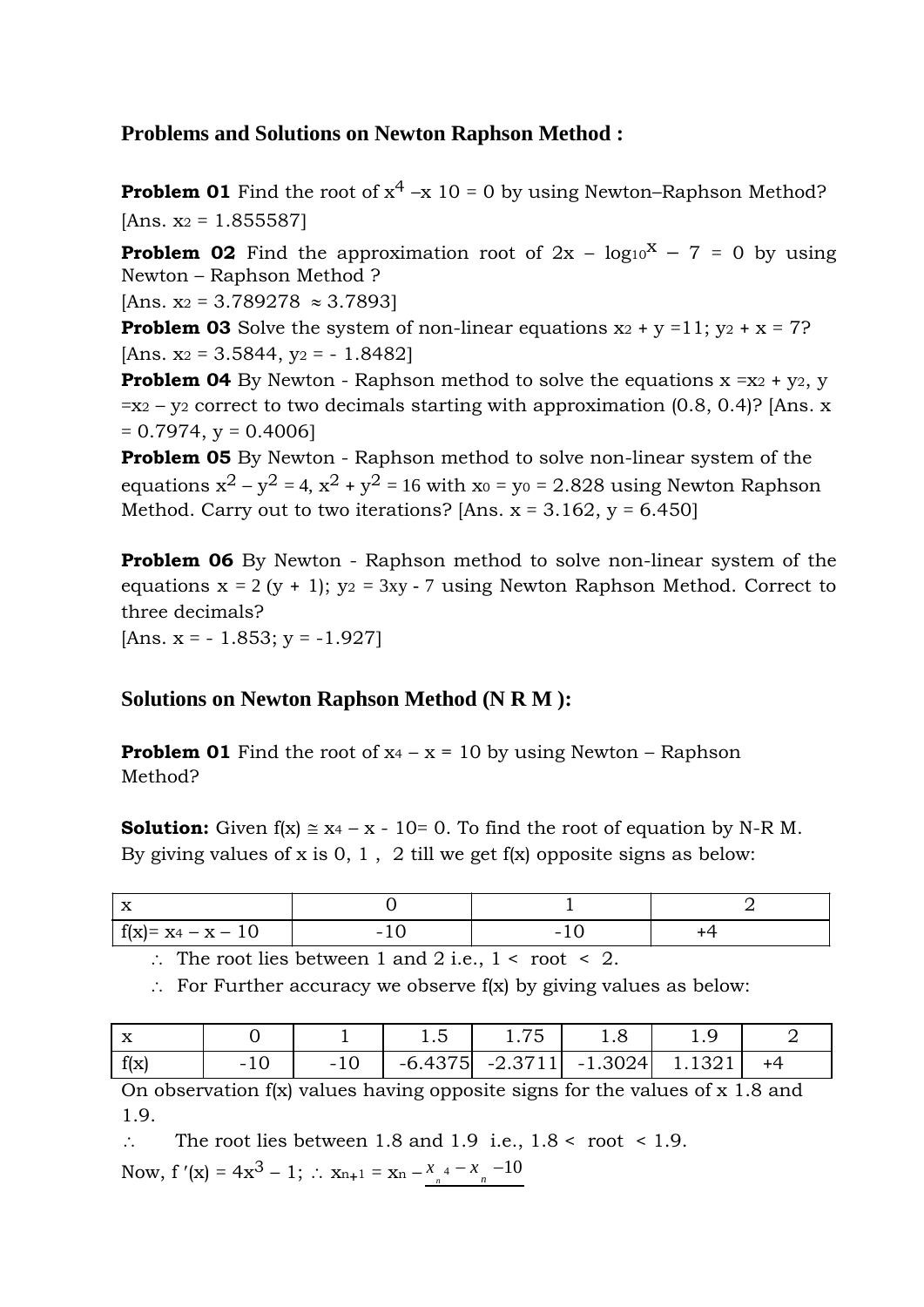Since, f and f'' have the same sign at  $x = 1.9$  choose  $x_0 = 1.9$  as the starting point.

Now 
$$
x_1 = x_0 - \frac{x^4 - x - 10}{4 \cdot x^3 - 1}
$$
  
\n
$$
= 1.9 - \frac{(1.9)^4 - 1.9 - 10}{4 \cdot (1.9)^3 - 1} \approx 1.9 - \frac{1.1321}{26.436} \approx 1.9 - 0.042824 \approx 1.8572
$$
\n
$$
f(x_1) = (1.8572) - (1.8572) - 10 = 11.89692435 - 1.8572 - 10 = 0.03972
$$
\n
$$
x_2 = 1.8572 - \frac{0.03972}{24.623} \approx 1.8572 - 0.0016131 \approx 1.855586895
$$
\n
$$
\therefore x_2 = 1.855587 \text{ Find } f(x_2) = (1.85587) - 10 = +0.000058169
$$

:  $f(x_2) = +0.000058169$ 

Hence  $x_2$  = 1.855587 is required desired degree of accuracy solution. **Problem 02** Find the approximation root of  $2x - log_10^x - 7 = 0$  by using Newton – Raphson Method ?  $[Ans. x_2 = 3.789278 \approx 3.7893]$ 

**Solution:** Given  $f(x) \approx 2x - \log_10^x - 7 = 0$ . In  $f(x) \log$  function involved and to find the root of equation by N-R M.

By giving values of x is  $1$ ,  $2$ ,  $3$  and  $4$  till we get f(x) opposite signs as below:

| $\int f(x)=2x-\log_10^x-7$                                     |  | $-3.301$ | $-1.477$ | <u>ብ 3970 - </u> |  |
|----------------------------------------------------------------|--|----------|----------|------------------|--|
| $\therefore$ The root lies between 3 and 4 i.e., 3 < root < 4. |  |          |          |                  |  |

 $\therefore$  For Further accuracy we observe f(x) by giving x values as below:

| . .                                      | ◡.◡ | <u>—</u>                | ◡.◡ |  |
|------------------------------------------|-----|-------------------------|-----|--|
| $\overline{ }$<br>$f(x)=2x-\log_{10}x-7$ | - 1 | 60 <sup>c</sup><br>$-1$ |     |  |

On observation  $f(x)$  values having opposite signs for the values of  $x$  3.7 and 3.8.

 $\therefore$  The root lies between 3.7 and 3.8 i.e., 3.7 < root < 3.8.

Now, f'(x) = 2 - 
$$
\frac{\log_{10}^{e}}{x}
$$
; f''(x) =  $\frac{\log_{10}^{e}}{x^2}$  =  $\frac{0.4343}{x^2}$ ;

Since, f and f'' have the same sign at  $x = 3.8$  choose  $x_0 = 3.8$  as the starting point. Then  $f(x_0) = 0.0202$ .

Now : 
$$
x_{n+1} = x_n - \frac{f(x)}{f'(x)} = x_n - \frac{2 \cdot x - \log_{10}^{x_n} - 7}{\log_{10}^{x_n}}
$$